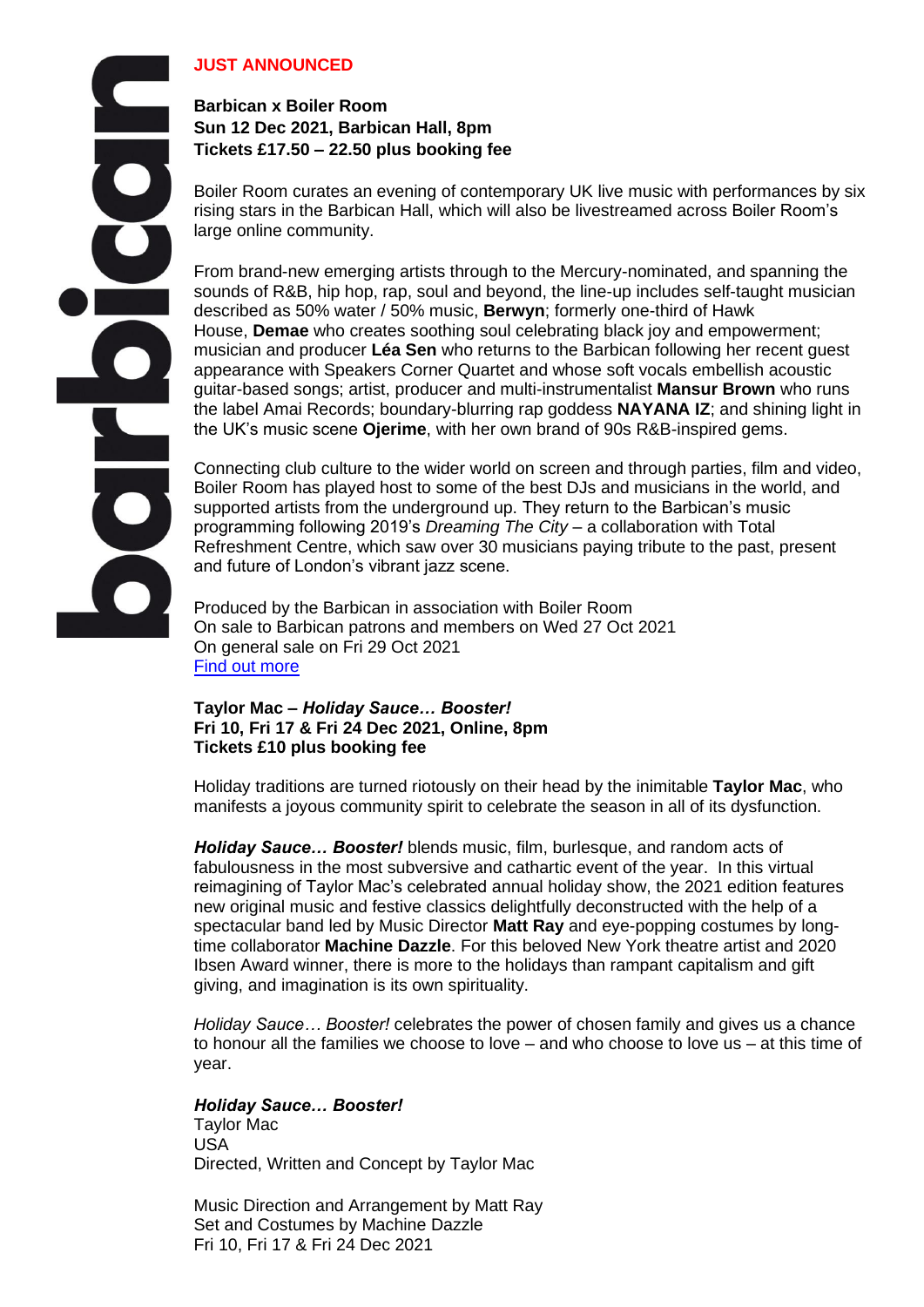**Online** 8pm Approximately 1 hour *Holiday Sauce… Booster!* contains adult language and sexual content and is intended for mature audiences £10 plus booking fee

Presented by the Barbican Produced by Pomegranate Arts and Nature's Darlings On sale to Principal Patrons and Barbican Patrons on Wed 27 Oct 2021 On sale to Barbican Members Plus on Thu 28 Oct 2021 On sale to Barbican Members on Fri 29 Oct 2021 On general sale from Mon 1 Nov 2021 [Find out more](https://www.barbican.org.uk/whats-on/2021/event/taylor-mac-holiday-sauce-booster)

### **SUPPORT ANNOUNCED**

### **Christian Löffler**

#### **+ Fejká**

Saturday 6 November 2021, Barbican Hall, **8pm** Tickets £22.50 – 27.50 plus booking fee

German electronic/techno producer, musician and visual artist, **Christian Löffler** makes his Barbican debut in November 2021 (rescheduled from May 2020) with a new immersive A/V performance. Sound and visuals will be in a dynamic dialogue featuring material from his latest and fourth studio album *Lys* (Danish for 'light') alongside specially commissioned visuals by Canadian lighting designer **Chris Moylan**, who has been critically acclaimed for his innovative visual atmospheres.

Support comes from **Fejká**, whose music treads the line between dreamy soft ambient and the hard punch of techno.

Produced by the Barbican in association with Soundcrash [Find out more](https://www.barbican.org.uk/whats-on/2021/event/christian-loffler)

# **COMING UP SOON**

- **Christian Löffler** [\(Sat 6 November 2021, Barbican Hall, 8pm\)](https://www.barbican.org.uk/whats-on/2021/event/christian-loffler)
- **EFG London Jazz Festival: Archie Shepp & Jason Moran: Let My People Go**  [\(Fri 12 Nov 2021, Barbican Hall, 7.30pm\)](https://www.barbican.org.uk/whats-on/2021/event/archie-shepp-jason-moran-let-my-people-go)
- **EFG London Jazz Festival: Soweto Kinch/London Symphony Orchestra: White Juju** [\(Fri 19 Nov, Barbican Hall, 7.30pm,](https://www.barbican.org.uk/whats-on/2021/event/lsoefg-london-jazz-festival-soweto-kinch) **also livestreamed**)
- **EFG London Jazz Festival: Charles Lloyd + Nérija** [\(Sat 20 Nov 2021, Barbican](https://www.barbican.org.uk/whats-on/2021/event/charles-lloyd)  [Hall, 7.30pm\)](https://www.barbican.org.uk/whats-on/2021/event/charles-lloyd)
- **James McVinnie Ensemble: Glassworks** [\(Tue 23 Nov 2021, Barbican Hall,](https://www.barbican.org.uk/whats-on/2021/event/james-mcvinnie-ensemble-glassworks)  [7.30pm,](https://www.barbican.org.uk/whats-on/2021/event/james-mcvinnie-ensemble-glassworks) **also livestreamed**)
- **Sona Jobarteh** [\(Sun 28 Nov 2021,Milton Court Concert Hall, 6.30 & 8.30pm\)](https://www.barbican.org.uk/whats-on/2021/event/sona-jobarteh)
- **Alfa Mist** [\(Sat 4 Dec 2021, Barbican Hall, 7.30pm\)](https://www.barbican.org.uk/whats-on/2021/event/alfa-mist)

## **COMING UP IN 2022**

- **London Contemporary Orchestra: 24** (Sat 15 [Fri 16 Jan 2022, Barbican Hall,](https://www.barbican.org.uk/whats-on/2022/event/london-contemporary-orchestra-24)   $6$ pm –  $6$ pm $)$
- **DakhaBrakha** [\(Thu 20 Jan 2022, Barbican Hall, 7.30pm\)](https://www.barbican.org.uk/whats-on/2022/event/dakhabrakha)
- **Maria Schneider Orchestra** [\(Sat 29 Jan 2022, Barbican Hall, 7.30pm\)](https://www.barbican.org.uk/whats-on/2022/event/maria-schneider-orchestra)
- **Klein** [\(Sun 30 Jan 2022, Barbican Hall, 7.30pm\)](https://www.barbican.org.uk/whats-on/2022/event/klein)
- **Aoife O'Donovan + Donovan Woods** [\(Wed 2 Feb 2022, Milton Court Concert](https://www.barbican.org.uk/whats-on/2022/event/aoife-odonovan)  [Hall, 7.30pm\)](https://www.barbican.org.uk/whats-on/2022/event/aoife-odonovan)
- **Jane Birkin** [\(Sat 5 Feb 2022, Barbican Hall, 8pm\)](https://www.barbican.org.uk/whats-on/2022/event/jane-birkin-oh-pardon-tu-dormais)
- **Lord Huron** [\(Tue 8 Feb 2022, Barbican Hall, 8pm\)](https://www.barbican.org.uk/whats-on/2022/event/lord-huron)
- **GoGo Penguin** [\(Thu 10 Feb 2022, Barbican Hall, 8pm,](https://www.barbican.org.uk/whats-on/2022/event/gogo-penguin-live-from-the-barbican) **also livestreamed**)
- **Souad Massi + Ruba Shamshoum** [\(Wed 16 Feb 2022, Barbican Hall, 8pm\)](https://www.barbican.org.uk/whats-on/2022/event/souad-massi-ruba-shamshoum)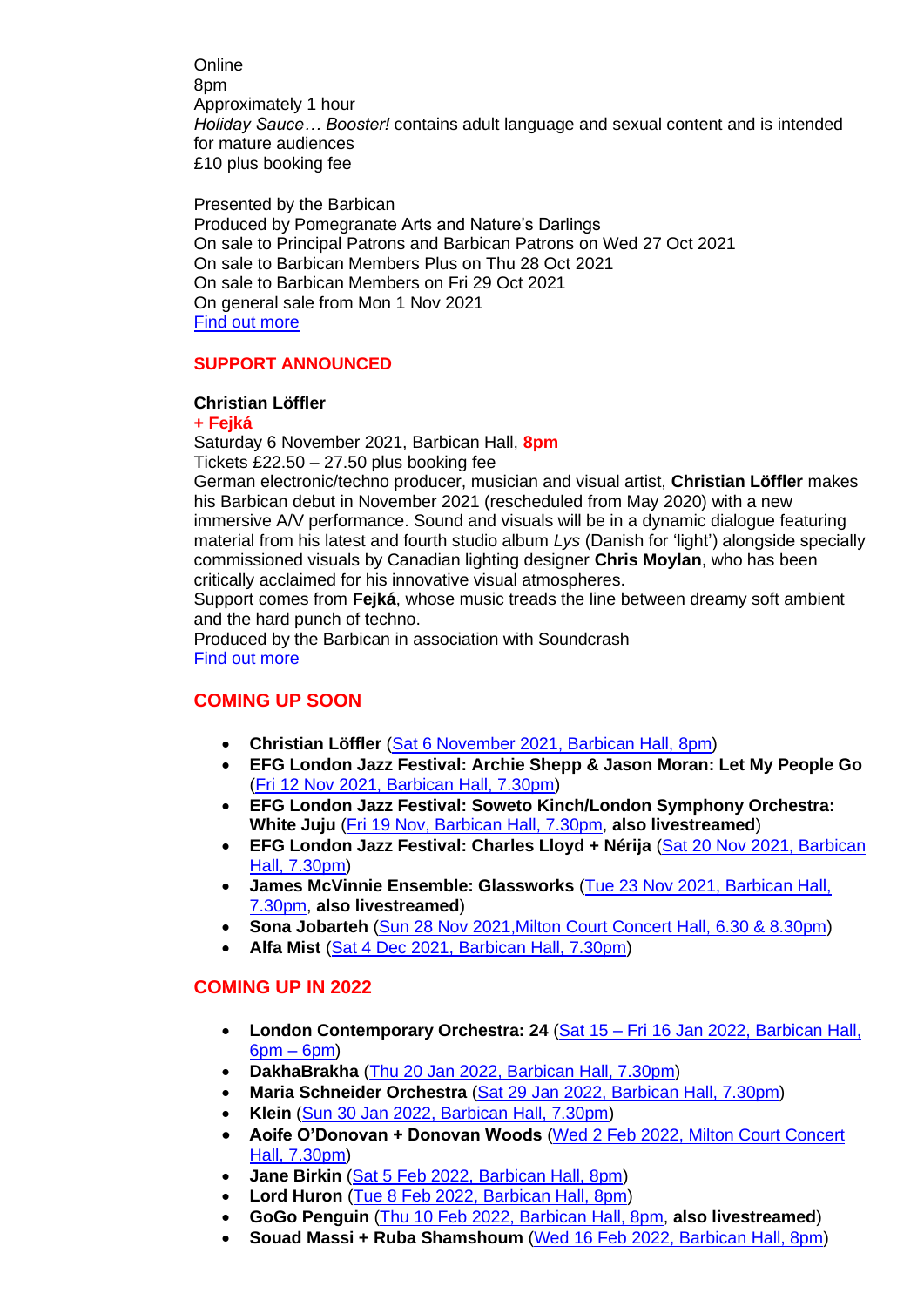- **Nonclassical: listening to place** [\(Sun 20 Feb 2022 Barbican Hall, 7.30pm\)](https://www.barbican.org.uk/whats-on/2022/event/nonclassical-listening-to-place)
- **Damon Albarn: The Nearer the Fountain, More Pure the Stream Flows** [\(Mon](https://www.barbican.org.uk/whats-on/2022/event/damon-albarn-the-nearer-the-fountain)  21 & Tue 22 Feb [2022, Barbican Hall, 8pm\)](https://www.barbican.org.uk/whats-on/2022/event/damon-albarn-the-nearer-the-fountain)
- **Keeley Forsyth** [\(Fri 11 Mar 2022, Milton Court Concert Hall, 7.30pm\)](https://www.barbican.org.uk/whats-on/2022/event/keeley-forsyth)
- **Hamza Namira** [\(Sat 12 Mar 2022, Barbican Hall, 8pm\)](https://www.barbican.org.uk/whats-on/2022/event/hamza-namira)
- **Aldous Harding** [\(Wed 30 & Thu 31 Mar 2022, 8pm\)](https://www.barbican.org.uk/whats-on/2022/event/aldous-harding)
- **Vashti Bunyan** [\(Sat 2 Apr 2022, Barbican Hall, 8pm\)](https://www.barbican.org.uk/whats-on/2022/event/vashti-bunyan)
- **Circuit des Yeux with LCO Soloists** [\(Wed 6 Apr 2022, Milton Court Concert](https://www.barbican.org.uk/whats-on/2022/event/circuit-des-yeux)  [Hall, 7.30pm\)](https://www.barbican.org.uk/whats-on/2022/event/circuit-des-yeux)
- **Grouper** [\(Thu 14 Apr 2022, Barbican Hall, 7.30pm\)](https://www.barbican.org.uk/whats-on/2022/event/grouper)
- **New Rituals: Ryoichi Kurokawa + Nkisi** [\(Sat 23 Apr 2022, Barbican Hall, 8pm\)](https://www.barbican.org.uk/whats-on/2022/event/new-rituals-ryoichi-kurokawa-nkisi)
- **Hermeto Pascoal with the National Youth Jazz Orchestra** [\(Thu 5 May 2022,](https://www.barbican.org.uk/whats-on/2022/event/hermeto-pascoal-with-the-national-youth-jazz-orchestra)  [Barbican Hall, 8pm\)](https://www.barbican.org.uk/whats-on/2022/event/hermeto-pascoal-with-the-national-youth-jazz-orchestra)
- **Shards** [\(Fri 6 May 2022, Milton Court Concert Hall, 7.30pm\)](https://www.barbican.org.uk/whats-on/2022/event/shards)
- **Hannah Peel and Paraorchestra with Charles Hazlewood** [\(Sat 21 May 2022,](https://www.barbican.org.uk/whats-on/2022/event/hannah-peel-paraorchestra-with-charles-hazlewood)  [Barbican Hall, 7.30pm,](https://www.barbican.org.uk/whats-on/2022/event/hannah-peel-paraorchestra-with-charles-hazlewood) **also livestreamed**)
- **Novo Amor** [\(Mon 23 May 2022, Barbican Hall, 7.30pm\)](https://www.barbican.org.uk/whats-on/2022/event/novo-amor)
- **John McLaughlin** [\(Sat 28 May 2022, Barbican Hall, 8pm\)](https://www.barbican.org.uk/whats-on/2022/event/john-mclaughlin)
- **William Basinski with the London Contemporary Orchestra:** *The Disintegration Loops* [\(Thu 9 Jun 2022, Barbican Hall, 7.30pm\)](https://www.barbican.org.uk/whats-on/2022/event/william-basinski-with-the-lco-the-disintegration-loops)
- **SFJAZZ Collective: New Works Reflecting the Moment,** featuring **Gretchen Parlato, Chris Potter, David Sánchez, Etienne Charles, Warren Wolf, Edward Simon, Matt Brewer, Martin Luther McCoy** and **Kendrick A.D. Scott** [\(Sat 25](https://www.barbican.org.uk/whats-on/2022/event/sfjazz-collective-new-works-reflecting-the-moment)  [Jun 2022, Barbican Hall, 8pm\)](https://www.barbican.org.uk/whats-on/2022/event/sfjazz-collective-new-works-reflecting-the-moment)
- **Venus, Cupid, Folly and Time – Thirty Years of The Divine Comedy** [\(Wed 31](https://www.barbican.org.uk/whats-on/2022/series/venus-cupid-folly-time-30-years-of-the-divine-comedy)  Aug – [Sun 4 Sep 2022, Barbican Hall, 7.30pm\)](https://www.barbican.org.uk/whats-on/2022/series/venus-cupid-folly-time-30-years-of-the-divine-comedy)
- **MoodSwing: Joshua Redman, Brad Mehldau, Christian McBride and Brian Blade** [\(Mon 14 Nov 2022, Barbican Hall, 7.30pm\)](https://www.barbican.org.uk/whats-on/2022/event/moodswing)

### **ENDS**

### **Notes to Editors**

Barbican Box Office: 0845 120 7550 [www.barbican.org.uk](http://tracking.barbican.org.uk/tracking/click?d=IEK2eAAWLBWf6oUPKZVvJ6YS52V5IkTkPf6UqitHQ-JXXbhPt3cRj3P4mmlnaInnOYYUqTd_EYLkEcxlibhKYMkOPJfiI7YjIGEu3wA30BEjG4Om_iDsy74doguYcpbAjQ2)

### **Press Information**

For any further information, images or to arrange interviews, please contact the Barbican's music communications team:

### **Annikaisa Vainio-Miles, Senior Communications Manager**

t - +44 (0)20 7382 7090 e – [annikaisa.vainio-miles@barbican.org.uk](mailto:annikaisa.vainio-miles@barbican.org.uk)

### **Sabine Kindel, Communications Manager**

t - +44 (0)20 7382 6199 e – [sabine.kindel@barbican.org.uk](mailto:sabine.kindel@barbican.org.uk)

#### **Edward Maitland Smith, Communications Officer**

t - +44 (0)20 7382 6196

e – [Edward.MaitlandSmith@barbican.org.uk](mailto:Edward.MaitlandSmith@barbican.org.uk)

#### **Barbican newsroom**

All Barbican Centre press releases, news announcements and the Communications team's contact details are listed on our website at www.barbican.org.uk/news

### **Read, Watch & Listen**